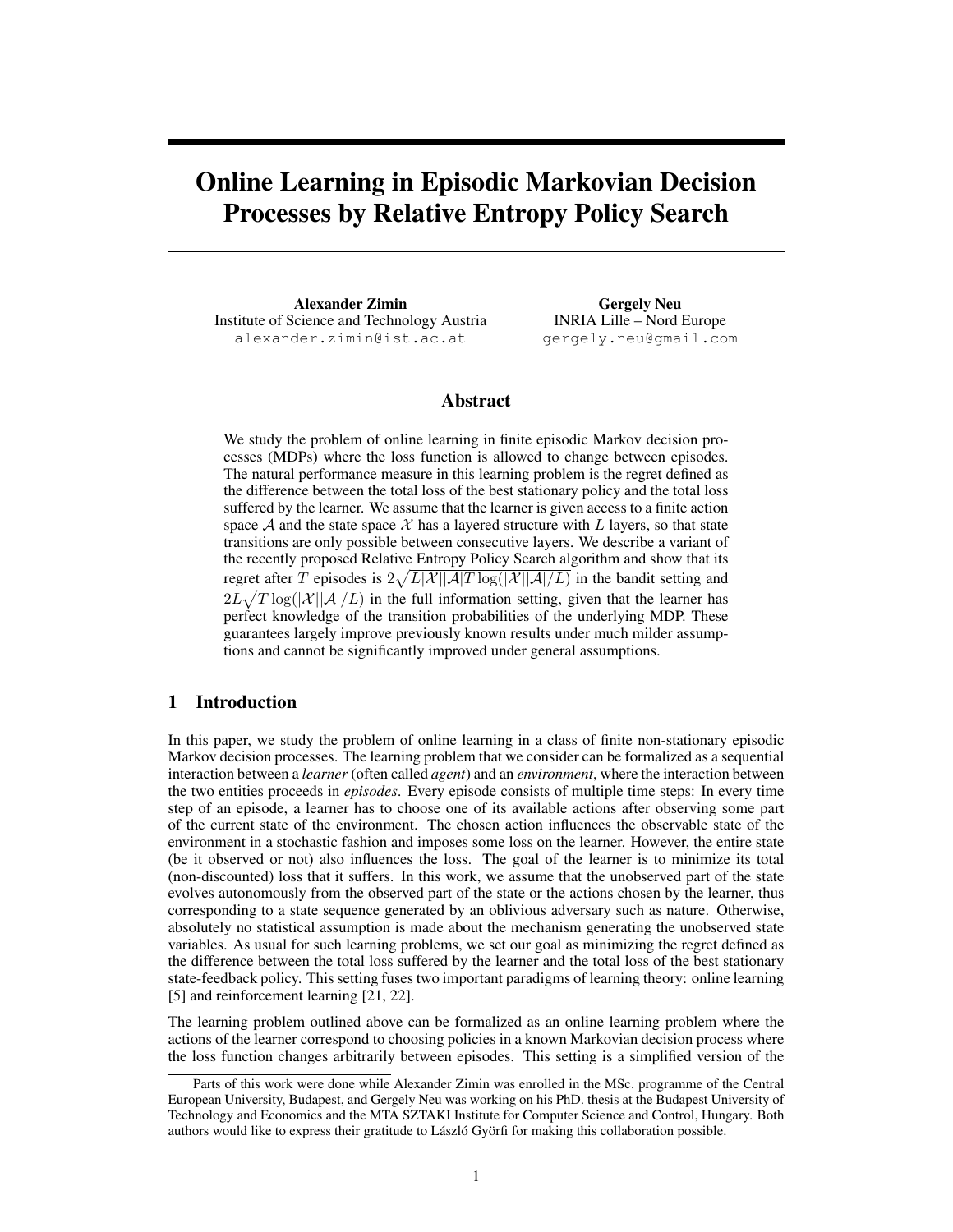learning problem first addressed by Even-Dar et al. [8, 9], who consider online learning unichain MDPs. In their variant of the problem, the learner faces a continuing MDP task where all policies are assumed to generate a unique stationary distribution over the state space and losses can change arbitrarily between consecutive time steps. Assuming that the learner observes the complete loss function after each time step (that is, assuming *full information feedback*), they propose an algorithm called MDP-E and show that its regret is  $O(\tau^2 \sqrt{T \log |\mathcal{A}|})$ , where  $\tau > 0$  is an upper bound on the mixing time of any policy. The core idea of MDP-E is the observation that the regret of the global decision problem can be decomposed into regrets of simpler decision problems defined in each state. Yu et al. [23] consider the same setting and propose an algorithm that guarantees  $o(T)$  regret under *bandit feedback* where the learner only observes the losses that it actually suffers, but not the whole loss function. Based on the results of Even-Dar et al. [9], Neu et al. [16] propose an algorithm that is shown to enjoy an  $O(T^{2/3})$  bound on the regret in the bandit setting, given some further assumptions concerning the transition structure of the underlying MDP. For the case of continuing *deterministic* MDP tasks, Dekel and Hazan [7] describe an algorithm guaranteeing  $O(T^{2/3})$  regret. The immediate precursor of the current paper is the work of Neu et al. [14], who consider online learning in episodic MDPs where the state space has a layered (or *loop-free*) structure and *every policy visits every state with a positive probability of at least*  $\alpha > 0$ . Their analysis is based on a decomposition similar to the one proposed by Even-Dar et al. [9], and is sufficient to prove a regret bound of  $O(L^2 \sqrt{T|A| \log |A|}/\alpha)$  in the bandit case and  $O(L^2 \sqrt{T \log |A|})$  in the full information case.

In this paper, we present a learning algorithm that directly aims to minimize the global regret of the algorithm instead of trying to minimize the local regrets in a decomposed problem. Our approach is motivated by the insightful paper of Peters et al. [17], who propose an algorithm called *Relative Entropy Policy Search* (REPS) for reinforcement learning problems. As Peters et al. [17] and Kakade [11] point out, good performance of policy search algorithms requires that the *information loss* between the consecutive policies selected by the algorithm is bounded, so that policies are only modified in small steps. Accordingly, REPS aims to select policies that minimize the expected loss while guaranteeing that the state-action distributions generated by the policies stay close in terms of Kullback–Leibler divergence. Further, Daniel et al. [6] point out that REPS is closely related to a number of previously known probabilistic policy search methods. Our paper is based on the observation that REPS is closely related to the Proximal Point Algorithm (PPA) first proposed by Martinet [13] (see also [20]).

We propose a variant of REPS called online REPS or O-REPS and analyze it using fundamental results concerning the PPA family. Our analysis improves all previous results concerning online learning in episodic MDPs: we show that the expected regret of O-REPS is bounded by  $2\sqrt{L|\mathcal{X}||\mathcal{A}|T\log(|\mathcal{X}||\mathcal{A}|/L)}$  in the bandit setting and  $2L\sqrt{T\log(|\mathcal{X}||\mathcal{A}|/L)}$  in the full information setting. Unlike previous works in the literature, we do not have to make any assumptions about the transition dynamics apart from the loop-free assumption. The full discussion of our results is deferred to Section 5.

Before we move to the technical content of the paper, we first fix some conventions. Random variables will be typeset in boldface  $(e.g., x, a)$  and indefinite sums over states and actions are to be understood as sums over the entire state and action spaces. For clarity, we assume that all actions are available in all states, however, this assumption is not essential. The indicator of any event  $A$ will be denoted by  $\mathbb{I} \{A\}.$ 

#### 2 Problem definition

An *episodic loop-free Markov decision process* is formally defined by the tuple  $M = \{X, A, P\}$ , where X is the finite state space, A is the finite action space, and  $P : \mathcal{X} \times \mathcal{X} \times \mathcal{A}$  is the transition function, where  $P(x'|x, a)$  is the probability that the next state of the Markovian environment will be  $x'$ , given that action  $\alpha$  is selected in state  $x$ . We will assume that  $M$  satisfies the following assumptions:

- The state space X can be decomposed into non-intersecting layers, i.e.  $X = \bigcup_{k=0}^{L} X_k$ where  $\mathcal{X}_l \cap \mathcal{X}_k = \emptyset$  for  $l \neq k$ .
- $\mathcal{X}_0$  and  $\mathcal{X}_L$  are singletons, i.e.  $\mathcal{X}_0 = \{x_0\}$  and  $\mathcal{X}_L = \{x_L\}.$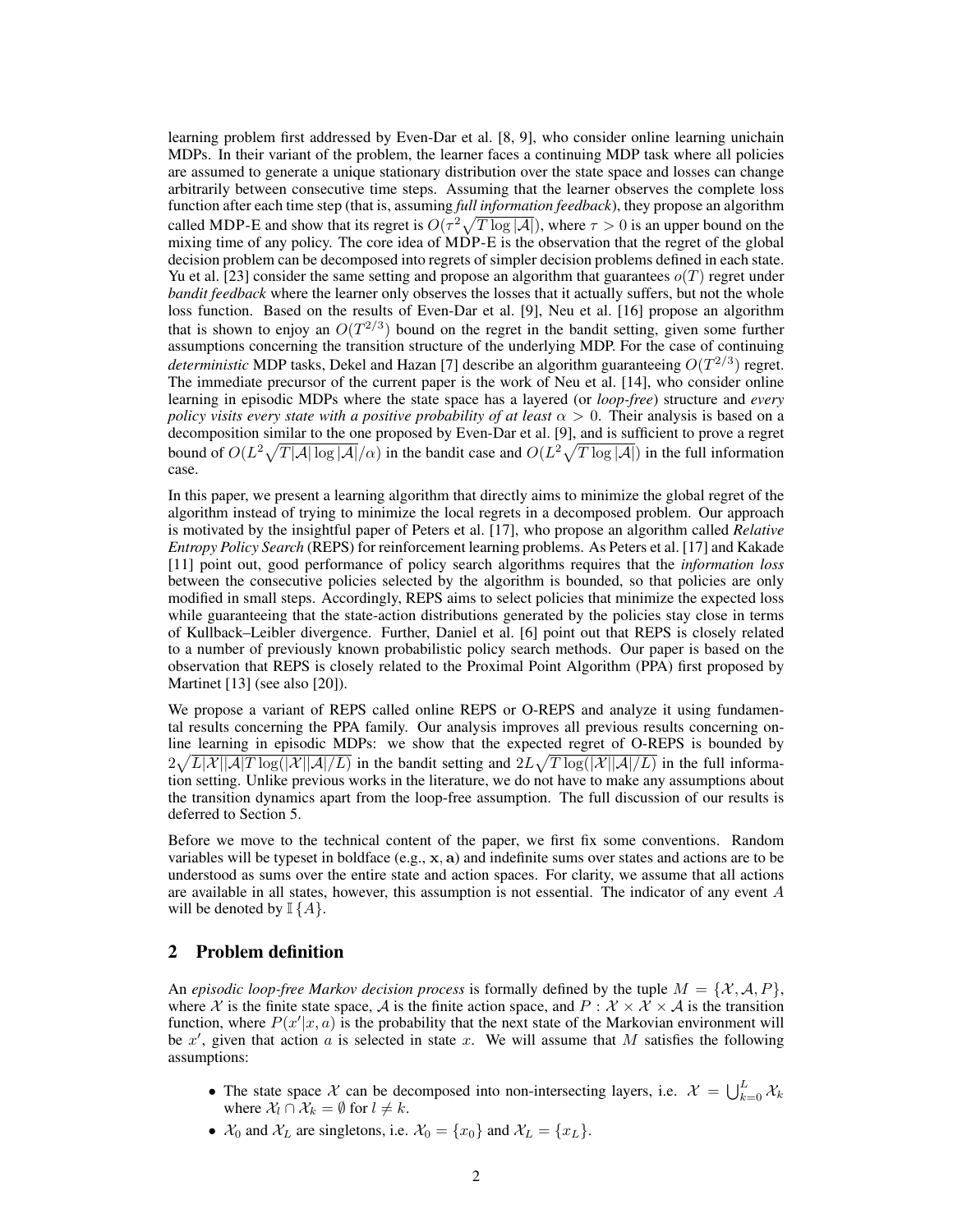• Transitions are possible only between consecutive layers. Formally, if  $P(x'|x, a) > 0$ , then  $x' \in \mathcal{X}_{k+1}$  and  $x \in \mathcal{X}_k$  for some  $0 \le k \le L-1$ .

The interaction between the learner and the environment is described on Figure 1. The interaction of an agent and the Markovian environment proceeds in episodes, where in each episode the agent starts in state  $x_0$  and moves forward across the consecutive layers until it reaches state  $x_L$ .<sup>1</sup> We assume that the environment selects a sequence of loss functions  $\{\ell_t\}_{t=1}^T$  and the losses only change between episodes. Furthermore, we assume that the learner only observes the losses that it suffers in each individual state-action pair that it visits, in other words, we consider *bandit feedback*. 2

**Parameters:** Markovian environment  $M = \{X, A, P\}$ ; For all episodes  $t = 1, 2, \ldots, T$ , repeat

- 1. The environment chooses the loss function  $\ell_t : \mathcal{X} \times \mathcal{A} \rightarrow [0, 1].$
- 2. The learner starts in state  $\mathbf{x}_0(t) = x_0$ .
- 3. For all time steps  $l = 0, 1, 2, \ldots, L 1$ , repeat
	- (a) The learner observes  $\mathbf{x}_l(t) \in \mathcal{X}_l$ .
	- (b) Based on its previous observations (and randomness), the learner selects  $a_l(t)$ .
	- (c) The learner suffers and observes loss  $\ell_t(\mathbf{x}_l(t), \mathbf{a}_l(t))$ .
	- (d) The environment draws the new state  $\mathbf{x}_{l+1}(t) \sim P(\cdot|\mathbf{x}_l(t), \mathbf{a}_l(t))$ .



For defining our performance measure, we need to specify a set of reference controllers that is made available to the learner. To this end, we define the concept of (stochastic stationary) *policies*: A policy is defined as a mapping  $\pi : \mathcal{A} \times \mathcal{X} \to [0,1]$ , where  $\pi(a|x)$  gives the probability of selecting action a in state x. The expected total loss of a policy  $\pi$  is defined as

$$
L_T(\pi) = \mathbb{E}\left[\sum_{t=1}^T \sum_{k=0}^{L-1} \ell_t(\mathbf{x}'_k, \mathbf{a}'_k) \middle| P, \pi\right],
$$

where the notation  $\mathbb{E}[\cdot]P, \pi]$  is used to emphasize that the random variables  $x'_{k}$  and  $a'_{k}$  are generwhere the hotation  $E[Y|X, n]$  is used to emphasize that the random variables  $X_k$  and  $X_k$  are generated by executing  $\pi$  in the MDP specified by the transition function P. Denote the total expected loss suffered by the learner as  $\widehat{L}_T = \sum_{t=1}^T \sum_{k=0}^{L-1} \mathbb{E} \left[ \ell_t(\mathbf{x}_k(t), \mathbf{a}_k(t)) | P \right]$ , where the expectation is taken over the internal randomization of the learner and the random transitions of the Markovian environment. Using these notations, we define the learner's goal as minimizing the (total expected) *regret* defined as

$$
\widehat{\mathfrak{R}}_T = \widehat{L}_T - \min_{\pi} L_T(\pi),
$$

where the minimum is taken over the complete set of stochastic stationary policies.<sup>3</sup>

It is beneficial to introduce the concept of *occupancy measures* on the state-action space  $\mathcal{X} \times \mathcal{A}$ : the occupancy measure  $q^{\pi}$  of policy  $\pi$  is defined as the collection of distributions generated by executing policy  $\pi$  on the episodic MDP described by P:

$$
q^{\pi}(x,a) = \mathbb{P}\left[\mathbf{x}'_{k(x)} = x, \mathbf{a}'_{k(x)} = a \middle| P, \pi \right],
$$

where  $k(x)$  denotes the index of the layer that x belongs to. It is easy to see that the occupancy measure of any policy  $\pi$  satisfies

$$
\sum_{a} q^{\pi}(x, a) = \sum_{x' \in \mathcal{X}_{k(x)-1}} \sum_{a'} P(x | x', a') q^{\pi}(x', a'), \tag{1}
$$

<sup>&</sup>lt;sup>1</sup>Such MDPs naturally arise in episodic decision tasks where some notion of time is present in the state description.

<sup>2</sup> In the literature of online combinatorial optimization, this feedback scheme is often called *semi-bandit feedback*, see Audibert et al. [2].

<sup>&</sup>lt;sup>3</sup>The existence of this minimum is a standard result of MDP theory, see Puterman [18].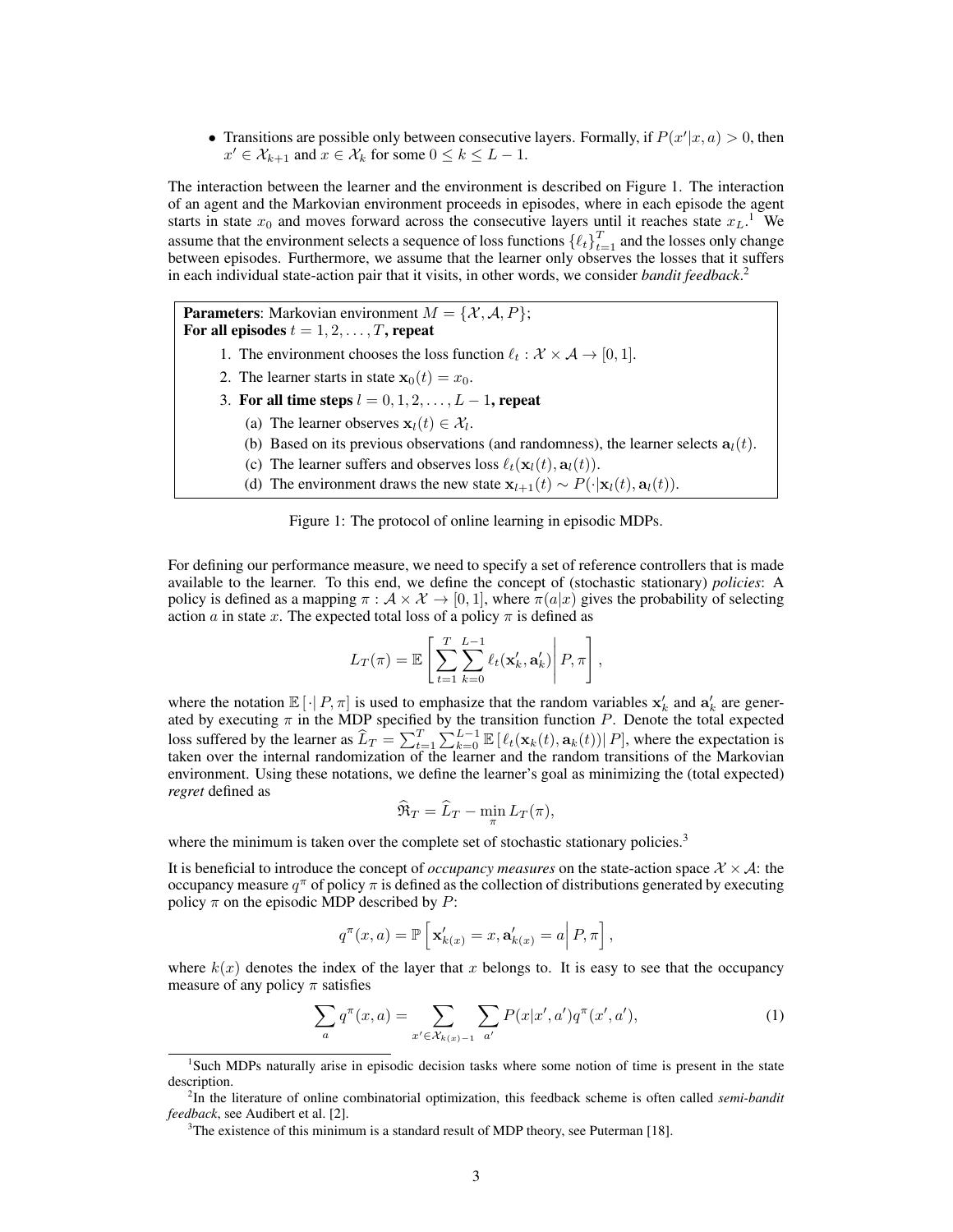for all  $x \in \mathcal{X} \setminus \{x_0, x_l\}$ , with  $q^{\pi}(x_0, a) = \pi(a|x_0)$  for all  $a \in \mathcal{A}$ . The set of all occupancy measures satisfying the above equality in the MDP M will be denoted as  $\Delta(M)$ . The policy  $\pi$  is said to generate the occupancy measure  $q \in \Delta(M)$  if

$$
\pi(a|x) = \frac{q(x,a)}{\sum_b q(x,b)}
$$

holds for all  $(x, a) \in \mathcal{X} \times \mathcal{A}$ . It is clear that there exists a unique generating policy for all measures in  $\Delta(M)$  and vice versa. The policy generating q will be denoted as  $\pi^q$ . In what follows, we will redefine the task of the learner from having to select individual actions  $a_k(t)$  to having to select occupancy measures  $q_t \in \Delta(M)$  in each episode t. To see why this notion simplifies the treatment of the problem, observe that

$$
\mathbb{E}\left[\sum_{k=0}^{L-1} \ell_t(\mathbf{x}'_k, \mathbf{a}'_k)\middle| P, \pi^q\right] = \sum_{k=0}^{L-1} \sum_{x \in \mathcal{X}_k} \sum_a q(x, a) \ell_t(x, a) \n= \sum_{x, a} q(x, a) \ell_t(x, a) \stackrel{\text{def}}{=} \langle q, \ell_t \rangle,
$$
\n(2)

where we defined the inner product  $\langle \cdot, \cdot \rangle$  on  $\mathcal{X} \times \mathcal{A}$  in the last line. Using this notation, we can reformulate our original problem as an instance of online linear optimization with decision space  $\Delta(M)$ . Assuming that the learner selects occupancy measure  $q_t$  in episode t, the regret can be rewritten as

$$
\widehat{\mathfrak{R}}_T = \max_{q \in \Delta(M)} \mathbb{E} \left[ \sum_{t=1}^T \langle \mathbf{q}_t - q, \ell_t \rangle \right].
$$

#### 3 The algorithm: O-REPS

Using the formalism introduced in the previous section, we now describe our algorithm called Online Relative Entropy Policy Search (O-REPS). O-REPS is an instance of online linear optimization methods usually referred to as Follow-the-Regularized-Leader (FTRL), Online Stochastic Mirror Descent (OSMD) or the Proximal Point Algorithm (PPA)—see, e.g., [1], [19], [3] and [2] for a discussion of these methods and their relations. To allow comparisons with the original derivation of REPS by Peters et al. [17], we formalize our algorithm as an instance of PPA. Before describing the algorithm, some more definitions are in order. First, define  $D(q||q')$  as the unnormalized Kullback– Leibler divergence between two occupancy measures q and  $q'$ :

$$
D(q||q') = \sum_{x,a} q(x,a) \log \frac{q(x,a)}{q'(x,a)} - \sum_{x,a} (q(x,a) - q'(x,a)).
$$

Furthermore, let  $R(q)$  define the unnormalized negative entropy of the occupancy measure q:

$$
R(q) = \sum_{x,a} q(x,a) \log q(x,a) - \sum_{x,a} q(x,a).
$$

We are now ready to define O-REPS formally. In the first episode, O-REPS chooses the uniform policy with  $\pi_1(a|x) = 1/|\mathcal{A}|$  for all x and a, and we let  $\mathbf{q}_1 = q^{\pi_1}$ .<sup>4</sup> Then, the algorithm proceeds recursively: After observing

$$
\mathbf{u}_t = (\mathbf{x}_0(t), \mathbf{a}_0(t), \ell_t(\mathbf{x}_0(t), \mathbf{a}_0(t)), \ldots, \mathbf{x}_{L-1}(t), \mathbf{a}_{L-1}(t), \ell_t(\mathbf{x}_{L-1}(t), \mathbf{a}_{L-1}(t)), \mathbf{x}_L(t))
$$

in episode t, we define the loss estimates  $\hat{\ell}_t$  as

$$
\hat{\ell}_t = \frac{\ell_t(x, a)}{\mathbf{q}_t(x, a)} \mathbb{I}\left\{(x, a) \in \mathbf{u}_t\right\},\
$$

where we used the notation  $(x, a) \in \mathbf{u}_t$  to indicate that the state-action pair  $(x, a)$  was observed during episode  $t$ . After episode  $t$ , O-REPS selects the occupancy measure that solves the optimization problem

$$
\mathbf{q}_{t+1} = \underset{q \in \Delta(M)}{\arg \min} \left\{ \eta \left\langle q, \hat{\ell}_t \right\rangle + D(q||\mathbf{q}_t) \right\}.
$$
 (3)

<sup>&</sup>lt;sup>4</sup>Note that  $q^{\pi}$  can be simply computed by using (1) recursively.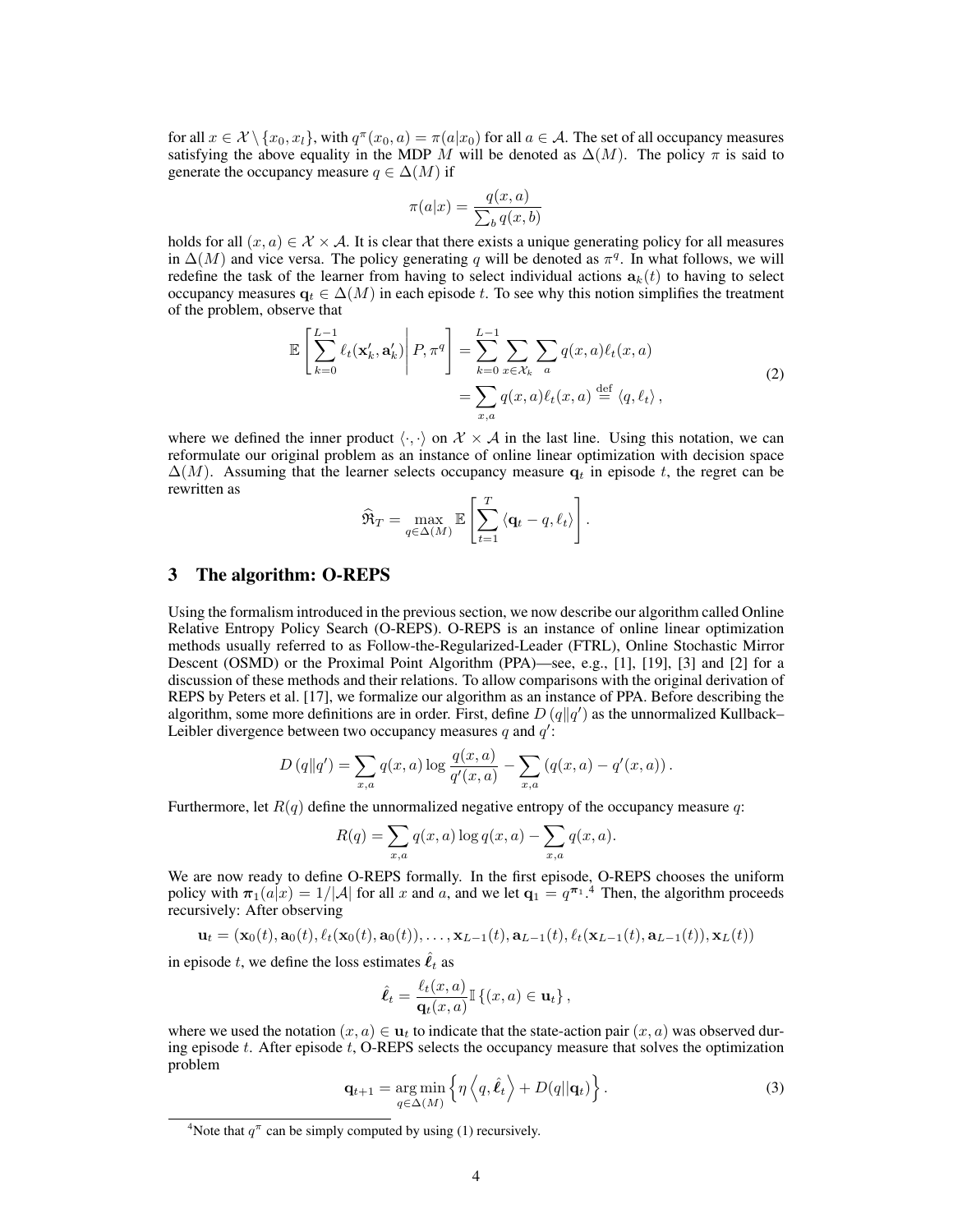In episode t, our algorithm follows the policy  $\pi_t = \pi^{q_t}$ . Defining  $U_t = (\mathbf{u}_1, \mathbf{u}_2, \dots, \mathbf{u}_t)$ , we clearly have that  $\mathbf{q}_t(x, a) = \mathbb{P}[(x, a) \in \mathbf{u}_t | \mathbf{U}_{t-1}]$ , so  $\hat{\ell}_t(x, a)$  is an unbiased estimate of  $\ell_t(x, a)$ for all  $(x, a)$  such that  $q_t(x, a) > 0$ :

$$
\mathbb{E}\left[\hat{\boldsymbol{\ell}}_t(x,a)\Big|\,\mathbf{U}_{t-1}\right] = \frac{\ell_t(x,a)}{\mathbf{q}_t(x,a)}\mathbb{P}\left[(x,a)\in\mathbf{u}_t|\,\mathbf{U}_{t-1}\right] = \ell_t(x,a). \tag{4}
$$

We now proceed to explain how the policy update step (3) can be implemented efficiently. It is known (see, e.g., Bartók et al. [3, Lemma 8.6]) that performing this optimization can be reformulated as first solving the unconstrained optimization problem

$$
\tilde{\mathbf{q}}_{t+1} = \arg\min_{q} \left\{ \eta \left\langle q, \hat{\boldsymbol{\ell}}_t \right\rangle + D(q||\mathbf{q}_t) \right\}
$$

and then projecting the result to  $\Delta(M)$  as

$$
\mathbf{q}_{t+1} = \underset{q \in \Delta(M)}{\arg \min} D\left(q \| \tilde{\mathbf{q}}_{t+1}\right).
$$

The first step can be simply carried out by setting  $\tilde{\mathbf{q}}_{t+1}(x, a) = \mathbf{q}_t(x, a)e^{-\eta \hat{\ell}_t(x, a)}$ . The projection step, however, requires more care. To describe the projection procedure, we need to introduce some more notation. For any function  $v : \mathcal{X} \to R$  and loss function  $\ell : \mathcal{X} \times \mathcal{A} \to [0, 1]$  we define a function

$$
\delta(x, a|v, \ell) = -\eta \ell(x, a) - \sum_{x' \in \mathcal{X}} v(x') P(x'|x, a) + v(x). \tag{5}
$$

As noted by Peters et al. [17], the above function can be regarded as the Bellman error corresponding to the value function v. The next proposition provides a succinct formalization of the optimization problem (3).

**Proposition 1.** Let  $t > 1$  and define the function

$$
\mathbf{Z}_{t}(v,k) = \sum_{x \in \mathcal{X}_{k}, a \in \mathcal{A}} \mathbf{q}_{t}(x,a) e^{\delta(x,a|v,\hat{\ell}_{t})}.
$$

*The update step* (3) *can be performed as*

$$
\mathbf{q}_{t+1}(x,a) = \frac{\mathbf{q}_t(x,a)e^{\delta(x,a|\hat{\mathbf{v}}_t,\hat{\boldsymbol{\ell}}_t)}}{\mathbf{Z}_t(\hat{\mathbf{v}}_t,k(x))},
$$

*where*

$$
\hat{\mathbf{v}}_t = \arg\min_{v} \sum_{k=0}^{L} \ln \mathbf{Z}_t(v, k).
$$
\n(6)

Minimizing the expression on the right-hand side of Equation (6) is an unconstrained convex optimization problem (see Boyd and Vandenberghe [4] and the comments of Peters et al. [17]) and can be solved efficiently. It is important to note that since  $q_1(x, a) > 0$  holds for all  $(x, a)$  pairs,  $q_t(x, a)$  is also positive for all  $t > 0$  by the multiplicative update rule, so Equation 4 holds for all state-action pairs  $(x, a)$  in all time steps.

The proof follows the steps of Peters et al. [17], however, their original formalization of REPS is slightly different, which results in small changes in the analysis as well. For further comments regarding the differences between O-REPS and REPS, see Section 5.

*Proof of Proposition 1.* We start with formulating the projection step as a constrained optimization problem:

$$
\min_{q} D(q||\tilde{\mathbf{q}}_{t+1})
$$
\nsubject to\n
$$
\sum_{a} q(x, a) = \sum_{x', a'} P(x|x', a')q(x', a')
$$
\nfor all  $x \in \mathcal{X} \setminus \{x_0, x_l\},$ \n
$$
\sum_{x \in \mathcal{X}_k} \sum_{a} q(x, a) = 1
$$
\nfor all  $k = 0, 1, ..., L - 1$ .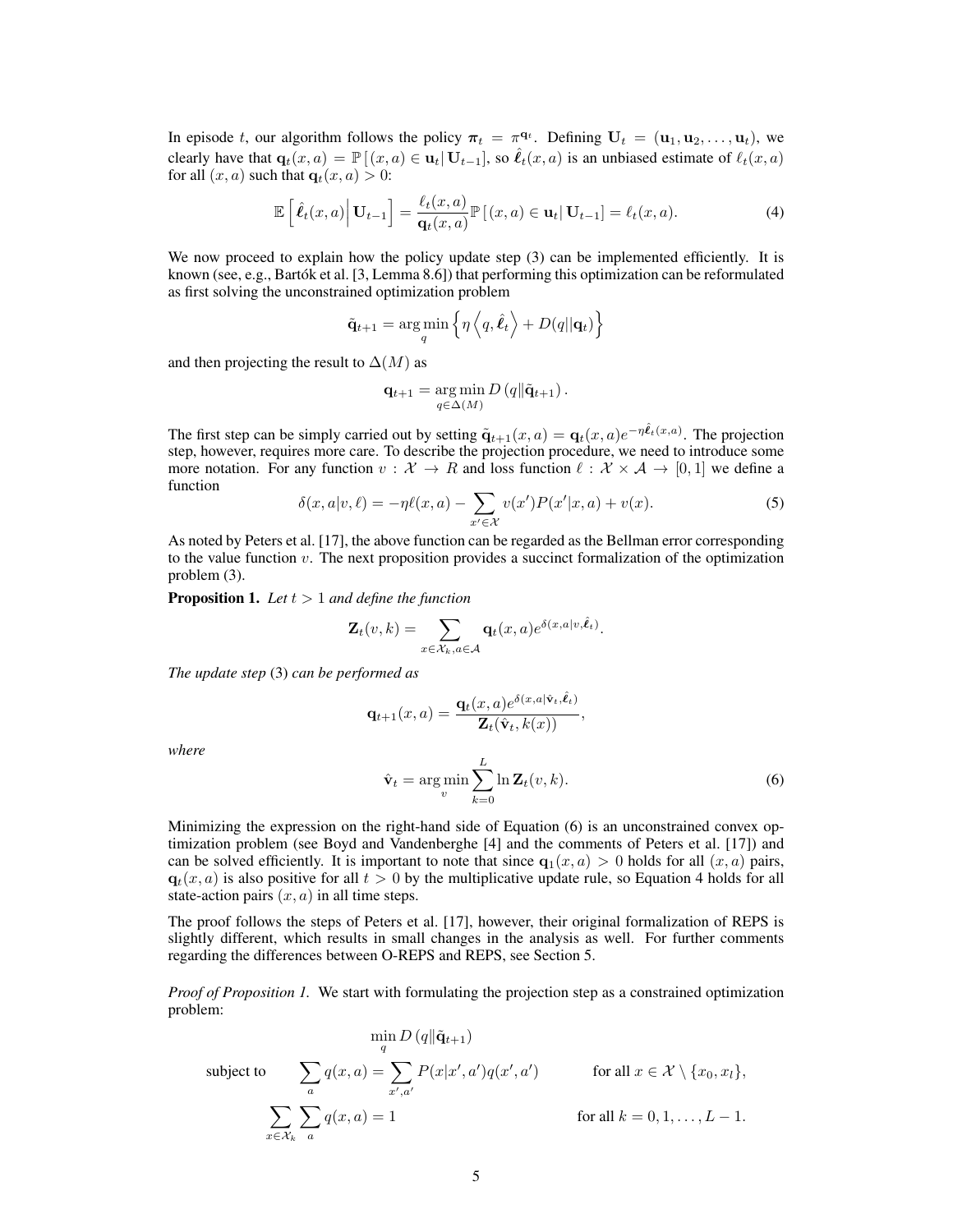To solve the problem, consider the Lagrangian:

$$
\mathcal{L}_{t}(q) = D (q \|\tilde{\mathbf{q}}_{t+1}) + \sum_{k=0}^{L-1} \lambda_{k} \left( \sum_{x \in \mathcal{X}_{k}, a \in \mathcal{A}} q(x, a) - 1 \right) \n+ \sum_{k=1}^{L-1} \sum_{x \in \mathcal{X}_{k}} v(x) \left( \sum_{x' \in \mathcal{X}_{k-1}} \sum_{a'} q(x', a') P(x | x', a') - \sum_{a} q(x, a) \right) \n= D (q \|\tilde{\mathbf{q}}_{t+1}) + \sum_{a} q(x_{0}, a) \left( \lambda_{0} + \sum_{x'} v(x') P(x' | x_{0}, a) \right) - \sum_{k=0}^{L-1} \lambda_{k} \n+ \sum_{x \neq x_{0}} \sum_{a} q(x, a) \left( \lambda_{k(x)} + \sum_{x'} v(x') P(x' | x, a) - v(x) \right),
$$

where  $\{\lambda_k\}_{k=0}^{L-1}$  and  $\{v(x)\}_{x \in \mathcal{X} \setminus \{x_0, x_l\}}$  are Lagrange multipliers. In what follows, we set  $v(x_0)$  =  $v(x_L) = 0$  for convenience. Differentiating the Lagrangian with respect to any  $q(x, a)$ , we get

$$
\frac{\partial \mathcal{L}_t(q)}{\partial q(x,a)} = \ln q(x,a) - \ln \tilde{q}_{t+1}(x,a) + \lambda_{k(x)} + \sum_{x'} v(x')P(x'|x,a) - v(x).
$$

Hence, setting the gradient to zero, we obtain the formula for  $q_{t+1}(x, a)$ :

$$
\mathbf{q}_{t+1}(x,a) = \tilde{\mathbf{q}}_{t+1}(x,a)e^{-\lambda_{k(x)} - \sum_{x'} v(x')P(x'|x,a) + v(x)}.
$$

Substituting the formula for  $\tilde{\mathbf{q}}_{t+1}(x, a)$ , we get

$$
\mathbf{q}_{t+1}(x,a) = \mathbf{q}_t(x,a)e^{-\lambda_{k(x)} + \delta(x,a|v,\hat{\boldsymbol{\ell}}_t)}.
$$

Using the second constraint, we have for every  $k = 0, 1, \ldots, L - 1$  that

$$
\sum_{x \in \mathcal{X}_k} \sum_a \mathbf{q}_t(x, a) e^{-\lambda_k + \delta(x, a|v, \hat{\ell}_t)} = 1,
$$

yielding  $e^{-\lambda_k} = 1/\mathbf{Z}_t(v, k)$ , which leaves us with computing the value of v at the optimum. This can be done by solving the dual problem of maximizing

$$
\sum_{x,a} \tilde{\mathbf{q}}_{t+1}(x,a) - L - \sum_{k=0}^{L-1} \lambda_k
$$

over  $\{\lambda_k\}_{k=0}^{L-1}$ . If we drop the constants and express each  $\lambda_k$  in terms of  $\mathbf{Z}_t(v,k)$ , then the problem is equivalent to maximizing  $-\sum_{k=0}^{L-1} \ln \mathbf{Z}_t(v,k)$ , that is, solving the optimization problem (6).

#### 4 Analysis

The next theorem states our main result concerning the regret of O-REPS under bandit feedback. The proof of the theorem is based on rather common ideas used in the analysis of FTRL/OSMD/PPAstyle algorithms (see, e.g.,  $[24]$ , Chapter 11 of [5],  $[1]$ ,  $[12]$ ,  $[2]$ ). After proving the theorem, we also present the regret bound for O-REPS when used in a full information setting where the learner gets to observe  $\ell_t$  after each episode t.

Theorem 1. *Assuming bandit feedback, the total expected regret of O-REPS satisfies*

$$
\widehat{\Re}_T \leq \eta |\mathcal{X}||\mathcal{A}|T + \frac{L \log \frac{|\mathcal{X}||\mathcal{A}|}{L}}{\eta}.
$$

*In particular, setting* η = <sup>1</sup>  $L \frac{\log \frac{|\mathcal{X}||\mathcal{A}|}{L}}{T|\mathcal{X}||\mathcal{A}|}$  yields

$$
\widehat{\mathfrak{R}}_T \leq 2\sqrt{L|\mathcal{X}||\mathcal{A}|T\log\frac{|\mathcal{X}||\mathcal{A}|}{L}}.
$$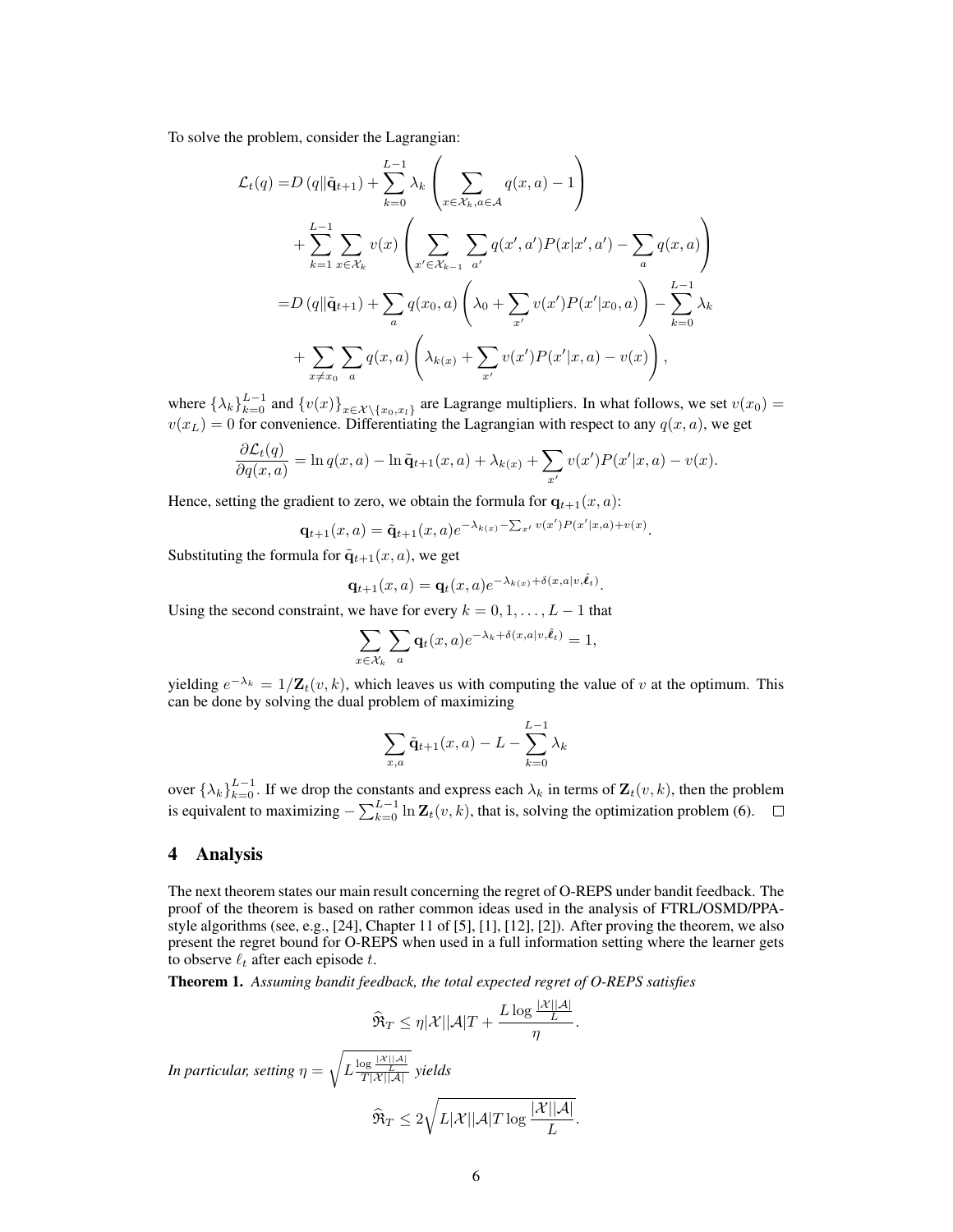*Proof.* By standard arguments (see, e.g., [19, Lemma 12], [3, Lemma 9.2] or [5, Theorem 11.1]), we have

$$
\sum_{t=1}^{T} \left\langle \mathbf{q}_t - q, \hat{\boldsymbol{\ell}}_t \right\rangle \leq \sum_{t=1}^{T} \left\langle \mathbf{q}_t - \tilde{\mathbf{q}}_{t+1}, \hat{\boldsymbol{\ell}}_t \right\rangle + \frac{D\left(q \|\mathbf{q}_1\right)}{\eta}.\tag{7}
$$

Using the exact form of  $\tilde{\mathbf{q}}_{t+1}$  and the fact that  $e^x \ge 1 + x$ , we get that

$$
\tilde{\mathbf{q}}_{t+1}(x,a) \ge \mathbf{q}_t(x,a) - \eta \mathbf{q}_t(x,a)\hat{\mathbf{\ell}}_t(x,a)
$$

and thus

$$
\sum_{t=1}^T \left\langle \mathbf{q}_t - \tilde{\mathbf{q}}_{t+1}, \hat{\ell}_t \right\rangle \leq \eta \sum_{t=1}^T \sum_{x,a} \mathbf{q}_t(x,a) \hat{\ell}_t^2(x,a) \n\leq \eta \sum_{t=1}^T \sum_{x,a} \mathbf{q}_t(x,a) \frac{\ell_t(x,a)}{\mathbf{q}_t(x,a)} \hat{\ell}_t(x,a) \leq \eta \sum_{t=1}^T \sum_{x,a} \hat{\ell}_t(x,a).
$$

Combining this with (7), we get

$$
\sum_{t=1}^{T} \left\langle \mathbf{q}_t - q, \hat{\boldsymbol{\ell}}_t \right\rangle \leq \eta \sum_{t=1}^{T} \sum_{x,a} \hat{\boldsymbol{\ell}}_t(x,a) + \frac{D\left(q \|\mathbf{q}_1\right)}{\eta}.
$$
\n(8)

Next, we take an expectation on both sides. By Equation (4), we have

$$
\mathbb{E}\left[\sum_{t=1}^T \sum_{x,a} \hat{\ell}_t(x,a)\right] \leq |\mathcal{X}||\mathcal{A}|T.
$$

It also follows from Equation (4) that  $\mathbb{E}\left[\left\langle q, \hat{\ell}_t \right\rangle\right] = \left\langle q, \ell_t \right\rangle$  and  $\mathbb{E}\left[\left\langle \mathbf{q}_t, \hat{\ell}_t \right\rangle\right] = \mathbb{E}\left[\left\langle \mathbf{q}_t, \ell_t \right\rangle\right]$ . Finally, notice that

$$
D(q||\mathbf{q}_1) \leq R(q) - R(\mathbf{q}_1) \leq \sum_{k=0}^{L-1} \sum_{x \in \mathcal{X}_k} \sum_a \mathbf{q}_1(x, a) \log \frac{1}{\mathbf{q}_1(x, a)}
$$
  
(since  $R(q) \leq 0$ )  

$$
\leq \sum_{k=0}^{L-1} \log |\mathcal{X}_k||\mathcal{A}| \leq L \log \frac{|\mathcal{X}||\mathcal{A}|}{L},
$$

where we used the trivial upper bound on the entropy of distributions and Jensen's inequality in the last step. Plugging the above upper bound into Equation (8), we obtain the statement of the theorem.  $\Box$ 

Theorem 2. *Assuming full feedback, the total expected regret of O-REPS satisfies*

$$
\widehat{\mathfrak{R}}_T \leq \eta LT + \frac{L \log \frac{|\mathcal{X}||\mathcal{A}|}{L}}{\eta}.
$$

*In particular, setting*  $\eta = \sqrt{\frac{\log \frac{|\mathcal{X}||\mathcal{A}|}{L}}{T}}$  yields

$$
\widehat{\Re}_T \leq 2L \sqrt{T \log \frac{|\mathcal{X}||\mathcal{A}|}{L}}.
$$

The proof of the statement follows directly from the proof of Theorem 1, with the only difference that we set  $\hat{\ell}_t = \ell_t$  and we can use the tighter upper bound

$$
\sum_{t=1}^{T} \langle \mathbf{q}_t - \tilde{\mathbf{q}}_{t+1}, \ell_t \rangle \leq \eta \sum_{t=1}^{T} \sum_{x,a} \mathbf{q}_t(x,a) \ell_t^2(x,a)
$$

$$
\leq \eta \sum_{t=1}^{T} \sum_{x,a} \mathbf{q}_t(x,a) = \eta LT,
$$

where we used that  $\sum_{x \in \mathcal{X}_k} \sum_a \mathbf{q}_t(x, a) = 1$  for all layers k.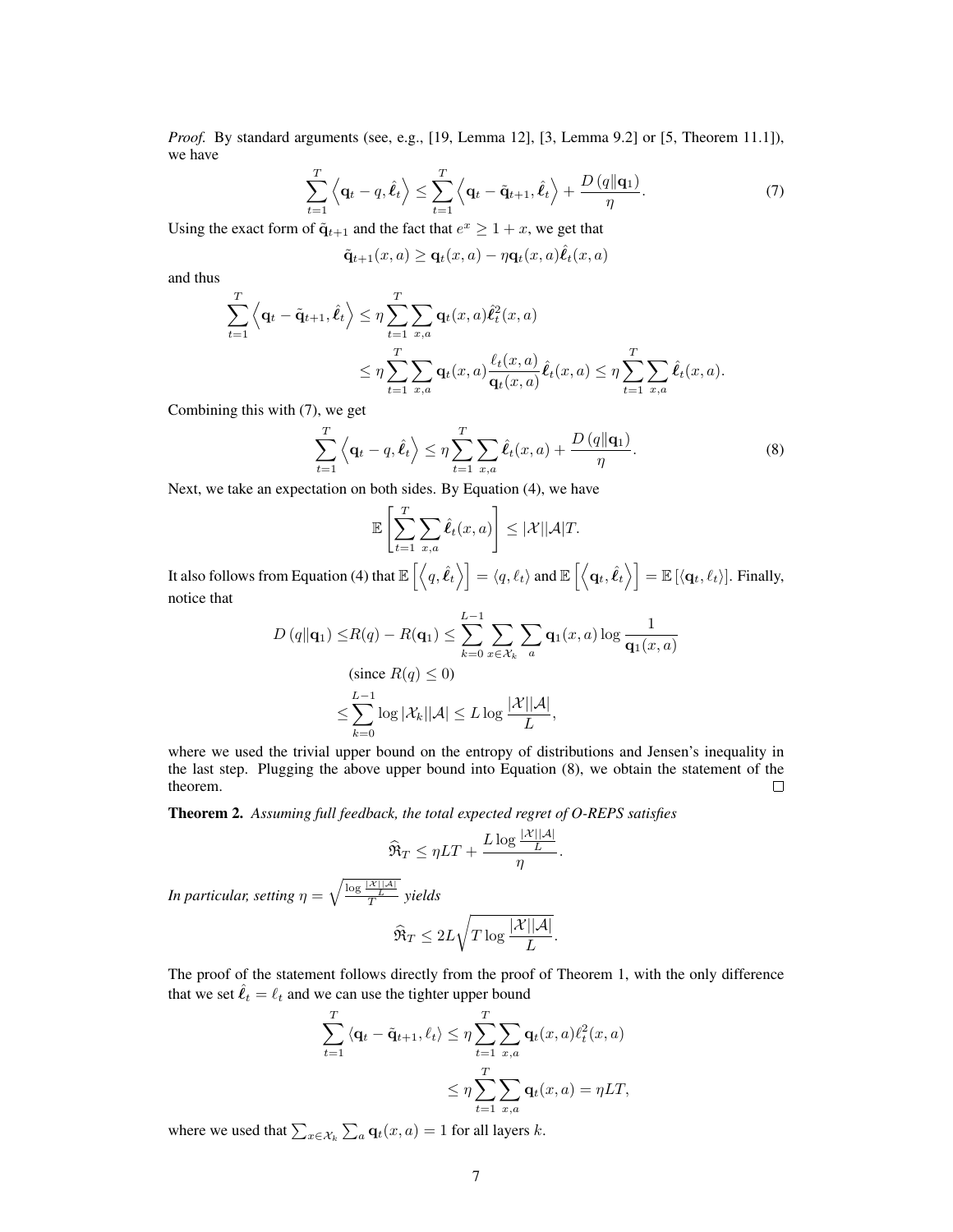### 5 Conclusions and future work

Comparison with previous results We first compare our regret bounds with previous results from the literature. First, our guarantees for the full information case trade off a factor of  $L$  present in the bounds of Neu et al. [14] to a (usually much smaller) factor of  $\sqrt{\log |\mathcal{X}|}$ . More importantly, our bounds trade off a factor of  $L^{3/2}/\alpha$  in the bandit case to a factor of  $\sqrt{|\mathcal{X}|}$ . This improvement is particularly remarkable considering that we do not need to assume that  $\alpha > 0$ , that is, we drop the rather unnatural assumption that every stationary policy has to visit every state with positive probability. In particular, dropping this assumption enables our algorithm to work in deterministic loop-free MDPs, that is, to solve the online shortest path problem (see, e.g., [10]). In the shortest path setting, O-REPS provides an alternative implementation to the Component Hedge algorithm analyzed by Koolen et al. [12], who prove identical bounds in the full information case. As shown by Audibert et al. [2], Component Hedge achieves the analog of our bounds in the bandit case as well.

O-REPS also bears close resemblance to the algorithms of Even-Dar et al. [9] and Neu et al. [16] who also use policy updates of the form  $\pi_{t+1}(a|x) \propto \pi_t(a|x) \exp(-\eta \ell_t(x, a) - \sum_{x'} P(x'|x, a)v_t(x'))$ . The most important difference between their algorithm and O-REPS is that their value functions  $v_t$ are computed as the solution of the Bellman-equations instead of the solution of the optimization problem (6). By a simple combination of our analysis and that of Even-Dar et al. [9], it is possible to show that O-REPS attains a regret of  $O(\sqrt{\tau})$  in the unichain setting with full information feedback, improving their bound by a factor of  $\tau^{3/2}$  under the same assumptions. It is an interesting open problem to find out if using the O-REPS value functions is a strictly better idea than solving the Bellman equations in general. Another important direction of future work is to extend our results to the case of unichain MDPs with bandit feedback and the setting where the transition probabilities of the underlying MDP is unknown (see Neu et al. [15]).

Lower bounds Following the proof of Theorem 10 in Audibert et al. [2], it is straightforward to construct an MDP consisting of  $|\mathcal{X}|/L$  chains of L consecutive bandit problems each with  $|\mathcal{A}|$ actions such that no algorithm can achieve smaller regret than  $0.03L\sqrt{T\log(|\mathcal{X}||\mathcal{A}|)}$  in the full information case and  $0.04\sqrt{L|\mathcal{X}||\mathcal{A}|T}$  in the bandit case. These results suggest that our bounds cannot be significantly improved in general, however, finding an appropriate *problem-dependent* lower bound remains an interesting open problem in the much broader field of online linear optimization.

REPS vs. O-REPS As noted several times above, our algorithm is directly inspired by the work of Peters et al. [17]. However, there is a slight difference between the original version of REPS and O-REPS, namely, Peters et al. aim to solve the optimization problem  $q_{t+1} = \arg \min_{q \in \Delta(M)} \langle q, \hat{\ell}_t \rangle$ subject to the constraint  $D(q||q_t) \leq \varepsilon$  for some  $\varepsilon > 0$ . This is to be contrasted with the following property of the occupancy measures generated by O-REPS (proved in the supplementary material):

**Lemma 1.** For any  $t > 0$ ,  $D(\mathbf{q}_t || \mathbf{q}_{t+1}) \leq \frac{\eta^2}{2}$  $\frac{\eta^2}{2} \langle \mathbf{q}_t, \hat{\ell}_t^2 \rangle.$ 

In particular, if the losses are estimated by bounded sample averages as done by Peters et al. [17], this gives  $D(\mathbf{q}_t||\mathbf{q}_{t+1}) \leq \eta^2/2$ . While this is not the exact same property as desired by REPS, both inequalities imply that the occupancy measures stay close to each other in the 1-norm sense by Pinsker's inequality. Thus we conjecture that our formulation of O-REPS has similar properties to the one studied by Peters et al. [17], while it might be somewhat simpler to implement.

#### Acknowledgments

Alexander Zimin is an OMV scholar. Gergely Neu's work was carried out during the tenure of an ERCIM "Alain Bensoussan" Fellowship Programme. The research leading to these results has received funding from INRIA, the European Union Seventh Framework Programme (FP7/2007- 2013) under grant agreements 246016 and 231495 (project CompLACS), the Ministry of Higher Education and Research, Nord-Pas-de-Calais Regional Council and FEDER through the "Contrat de Projets Etat Region (CPER) 2007-2013".